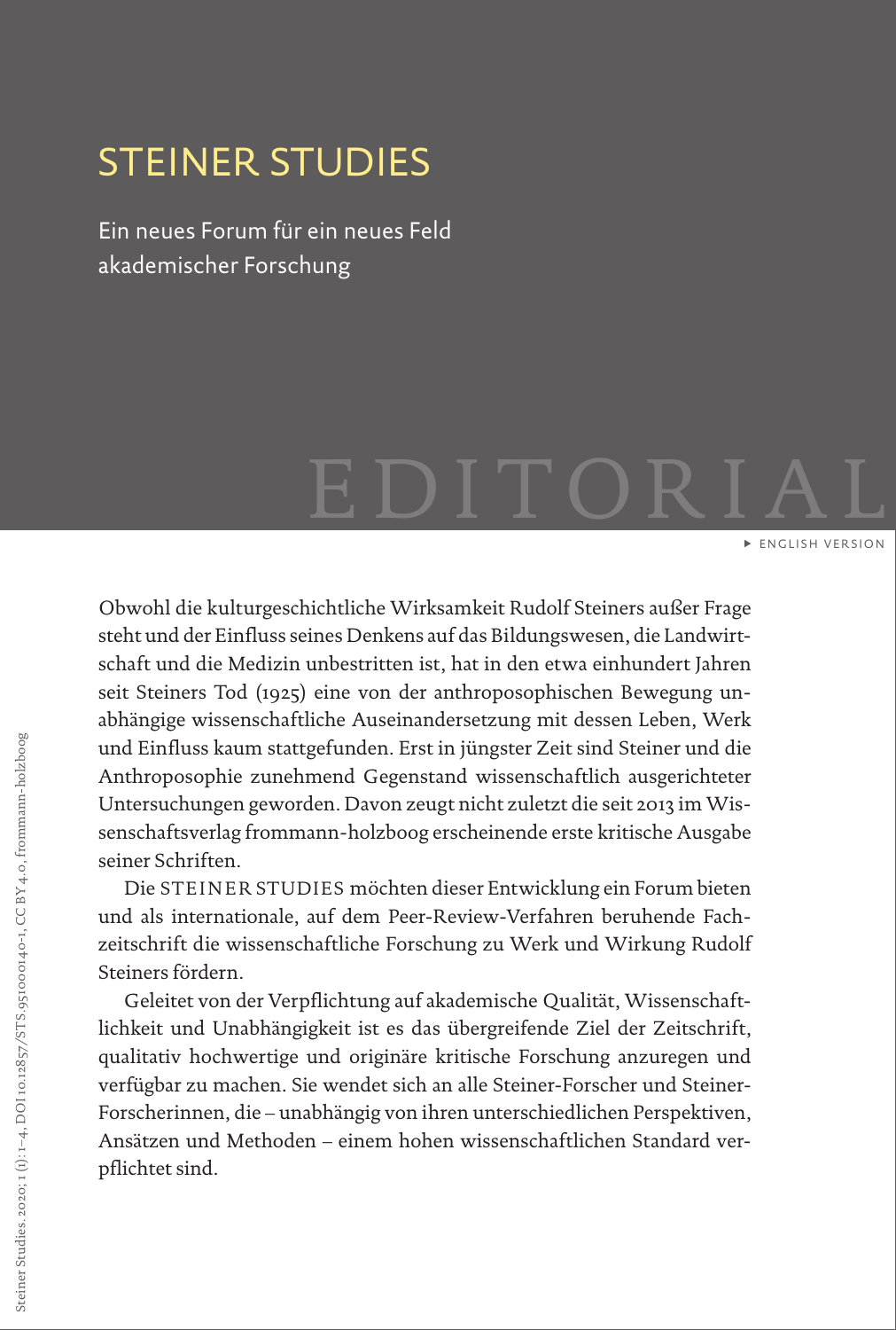Manuskripte können auf der Webseite unter "Einreichung beginnen" oder direkt bei den beiden Herausgebern der Zeitschrift: Dr. Christian Clement (rcc@byu.edu) und Prof. Dr. Hartmut Traub (dr.traub1@t-online.de) eingereicht werden.

Die STEINER STUDIES publizieren originäre wissenschaftliche Aufsätze, Berichte über Veranstaltungen und Rezensionen. Diese erscheinen online und fortlaufend über das Jahr hinweg, so wie sie eingereicht, begutachtet und angenommen werden.

Im Januar 2020

*Dr. Christian Clement Prof. Dr. Hartmut Traub*

Dies ist ein Open-Access-Artikel, der unter den Bedingungen der Creative-Commons-Lizenz CC-BY 4.0 (sofern nicht anders angegeben) publiziert wurde. Diese Lizenz erlaubt die uneingeschränkte Nutzung, Verbreitung und Vervielfältigung in jedem Medium, sofern das Originalwerk ordnungsgemäß zitiert wird. Das Urheberrecht verbleibt bei den Autor\*innen.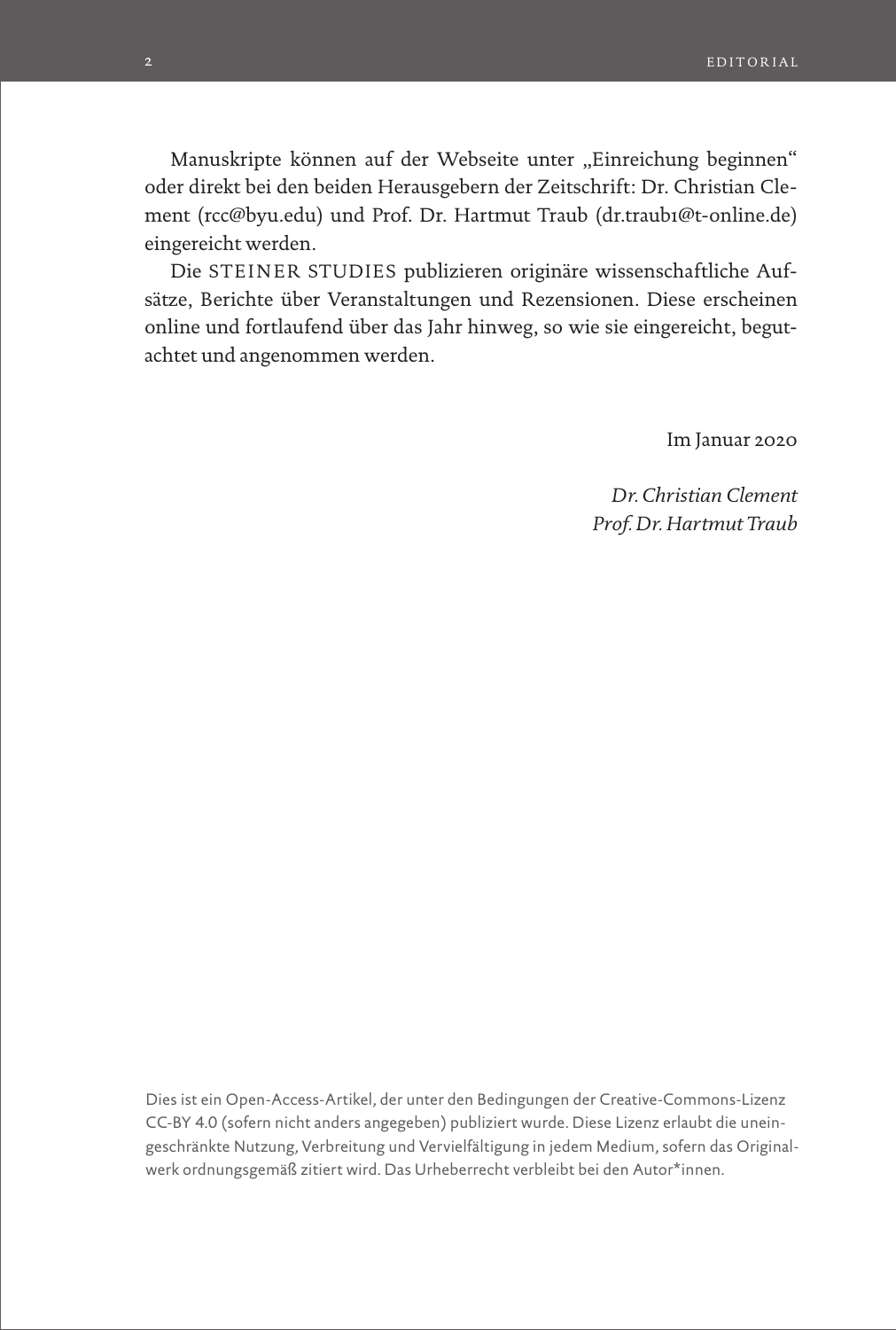## STEINER STUDIES

## <span id="page-2-0"></span>STEINER STUDIES

A New Venue for a New Field of Academic Research

[DEUTSCHE VERSION](#page-0-0)

Despite the fact that Rudolf Steiner was arguably a culturally very influential figure in Germany around the turn of the century, whose ideas impacted important areas of life such as education, ecology, and medicine, serious academic research concerning his work and influence has been almost nonexistent during the roughly one hundred years since his death in 1925. Only recently, as the academic study of Esotericism has established itself as a serious academic discipline, Steiner and Anthroposophy have increasingly become the subject of serious academic study as well. To be mentioned here are the publications of Helmut Zander, Heiner Ullrich, Hartmut Traub, and others, but also the development of a Critical Edition of Steiner's major works, launched in 2013 by the frommann-holzboog publishing house.

The STEINER STUDIES are designed to give a voice to this emerging field of academic study, as an international, peer-reviewed academic journal, dedicated to publishing critical research concerning Steiner and his influence on the humanities, sciences, and culture. Guided by the editorial principles of academic rigor and quality, critical thinking, and ideological independence, the journal invites and proliferates original research in this field. It is open to all researchers who, while they differ in perspective, approach, and methodology, are united in a commitment to high scholarly standards.

Submissions can be made via this website, or directly to the main editors of the journal: Dr. Christian Clement (rcc@byu.edu) and Prof. Dr. Hart